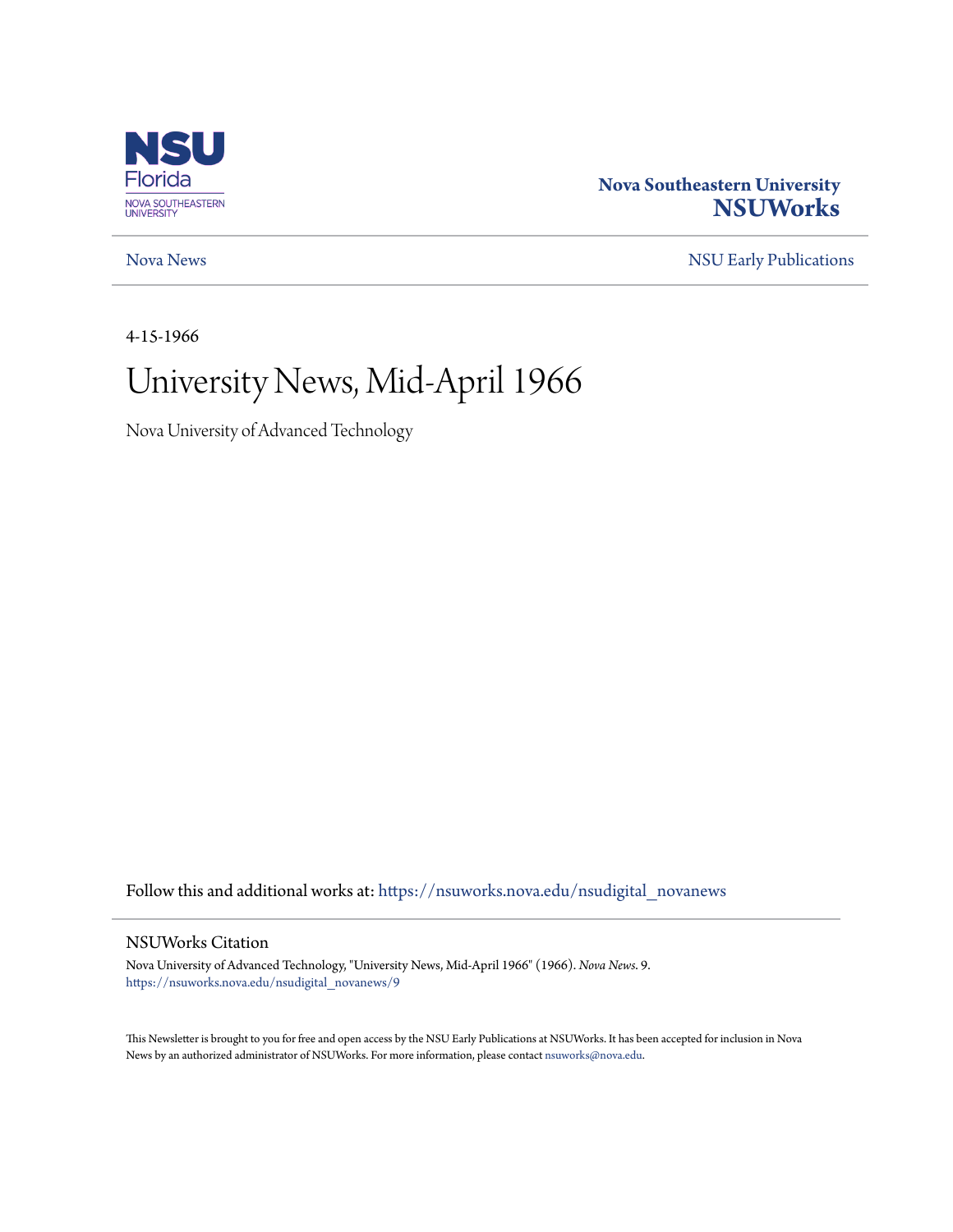# **UNIVERSITY news**



Published twice monthly by

## **NOVA UNIVERSITY of ADVANCED TECHNOLOGY**

Campus: South Florida Education Center in Broward County, Fla. Opening: September, 1967 Present Offices: 232 E. Las Olas Blvd., Fort Lauderdale, Fla. Physical Science Center: 424 to 442 E. Las Olas Blvd. Phone 525-6771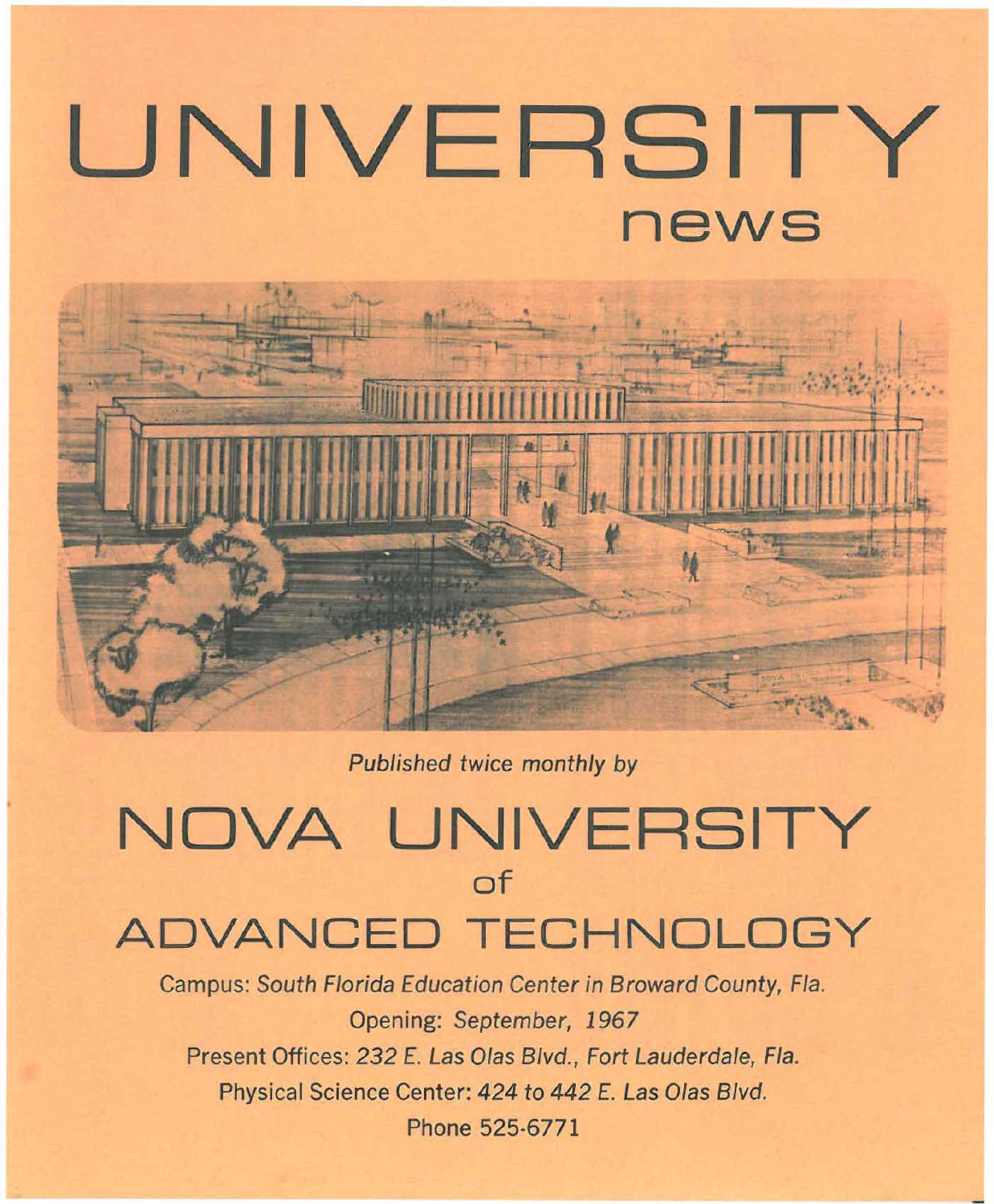University News Mid-April 1966

University supporters are keeping their calendars clear now for April 23, which will be NOVA DAY at Gulfstream Race Track. The proceeds from this special benefit day, created by the state legislature at the suggestion of Gulfstream's board chairman, James Donn, will accrue to the University as operating capital. . . not just this year but every year.

We are additionally indebted to Mr. Donn for having designated Nova as the beneficiary of the Florida Derby Ball, which was held in a spectacularly successful fashion at the Diplomat Hotel on April 1. . . to the management of the Dania Jai-A1ai Palace for the "Nova Night" at the fronton on April 7 (with the season's biggest crowd on hand). . . and to the management of the Pompano Park Harness Track for the "Nova Night" held there along with the Easter Seal Clinic benefit on March 31.

\* \* \*

ANOTHER DATE TO REMEMBER -- May 5: The occasion: the groundbreaking for our Physical Sciences Center, at 11 a.m. at the campus in Davie West of Nova High School. A "time capsule" to be opened a thousand years from now will be created, containing appropriate symbols of the times, and a special guest will be Mr. Louis W. Parker of Fort Lauderdale, whose gift of \$1 million has made the Physical Sciences Center possible. The Nova High School Band and the Chorus of the Junior College will participate, and it will be a rewarding day for all...

\* \* \*

Take note also: the first meeting of the Nova University Association ... that is all of our valued "honorary alumni" ... is to be held on Tuesday, May 3, at 8 p.m. at the Broward County Courthouse. . . (in the County Commission meeting room.)  $\blacksquare$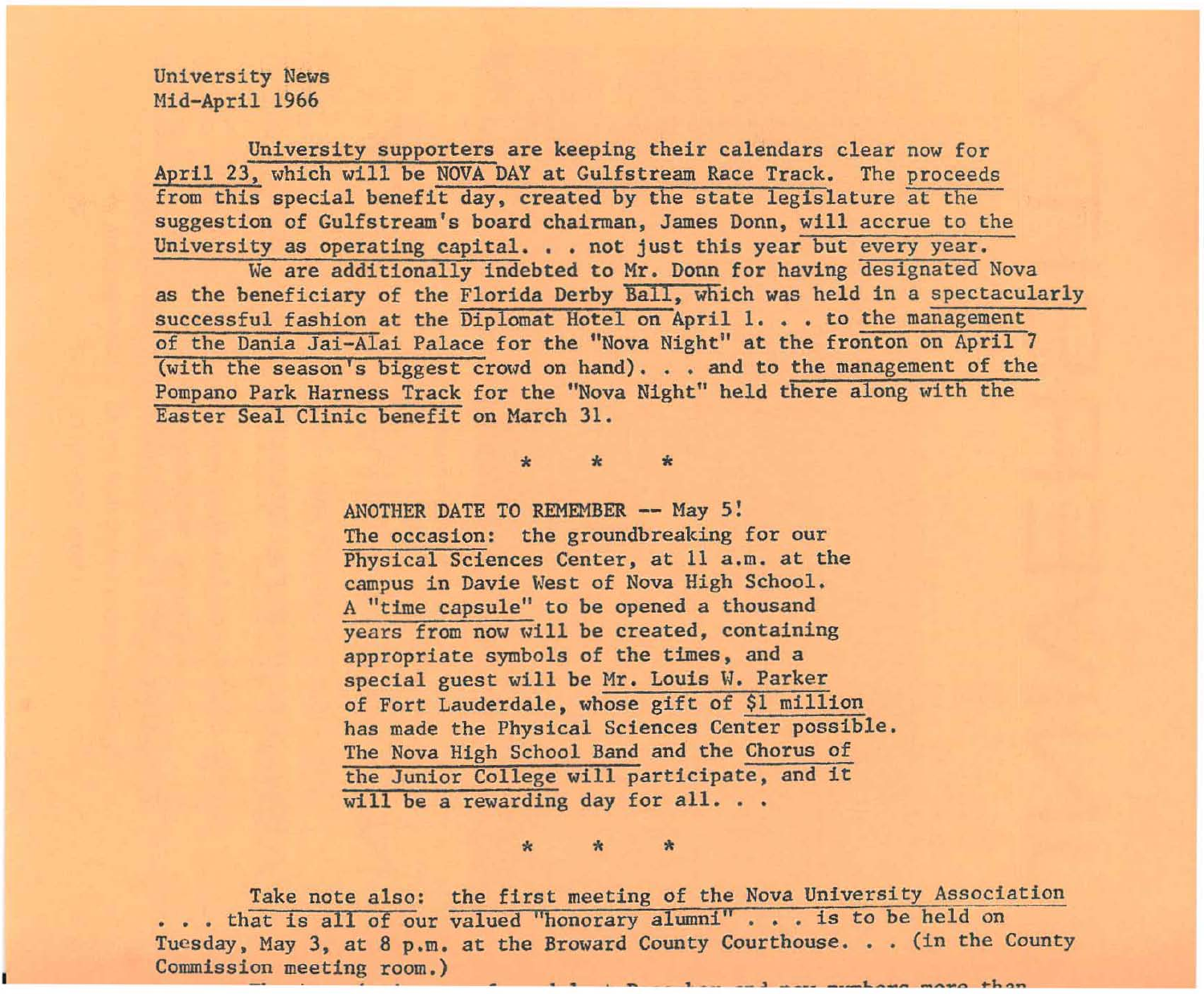400 members. We anxiously hope that most of them will turn-out for fhe meeting, the election of officers, the appointment of committees, and the other preliminary organizational work.

\* \* \*

The houseboat which will be the first laboratory for our oceanographic program is moving swiftly toward completion, at the Lauderdale Marina on the Intracoastal Waterway just north of the SE 17th St. bridge. You probably can see it from the bridge.

A two-story superstructure is being erected on a 60-foot hull, and laboratories and offices will be housed there. Research work under our professor of physical oceanography, Dr. William S. Richardson, will begin in June...

> \* \* to THE UNIVERSITY IS SEEKING DONATIONS OF BOATS FOR THE OCEANOGRAPHY PROGRAM, AND TWO ARE IN THE PROCESS OF BEING TRANS-FERRED TO US AT THIS TIME. Owners frequently find it more profitable to give boats to non-profit institutions than to sell them. Friends of the University are asked to be on the lookout for such situations, and to tell owners about the Nova oceanography program.

\* \* it The latest architectural renderings of the buildinga being planned for the campus will be on display April 14 and 15 at Pier 66 in Fort Lauderdale, during the Florida World Trade Conference. The sponsors of the conference have generously provided space for this display, in order to illustrate the Nova story for the visitors expected here from other parts of the state. Gov. Haydon Burns will be one of the principal speakers.

The scale model of the campus is now on exhibition, by the way, at the Bank of Hollywood Hills, 4437 Hollywood Blvd. Readers living in that vicinity should pop in there and see it.